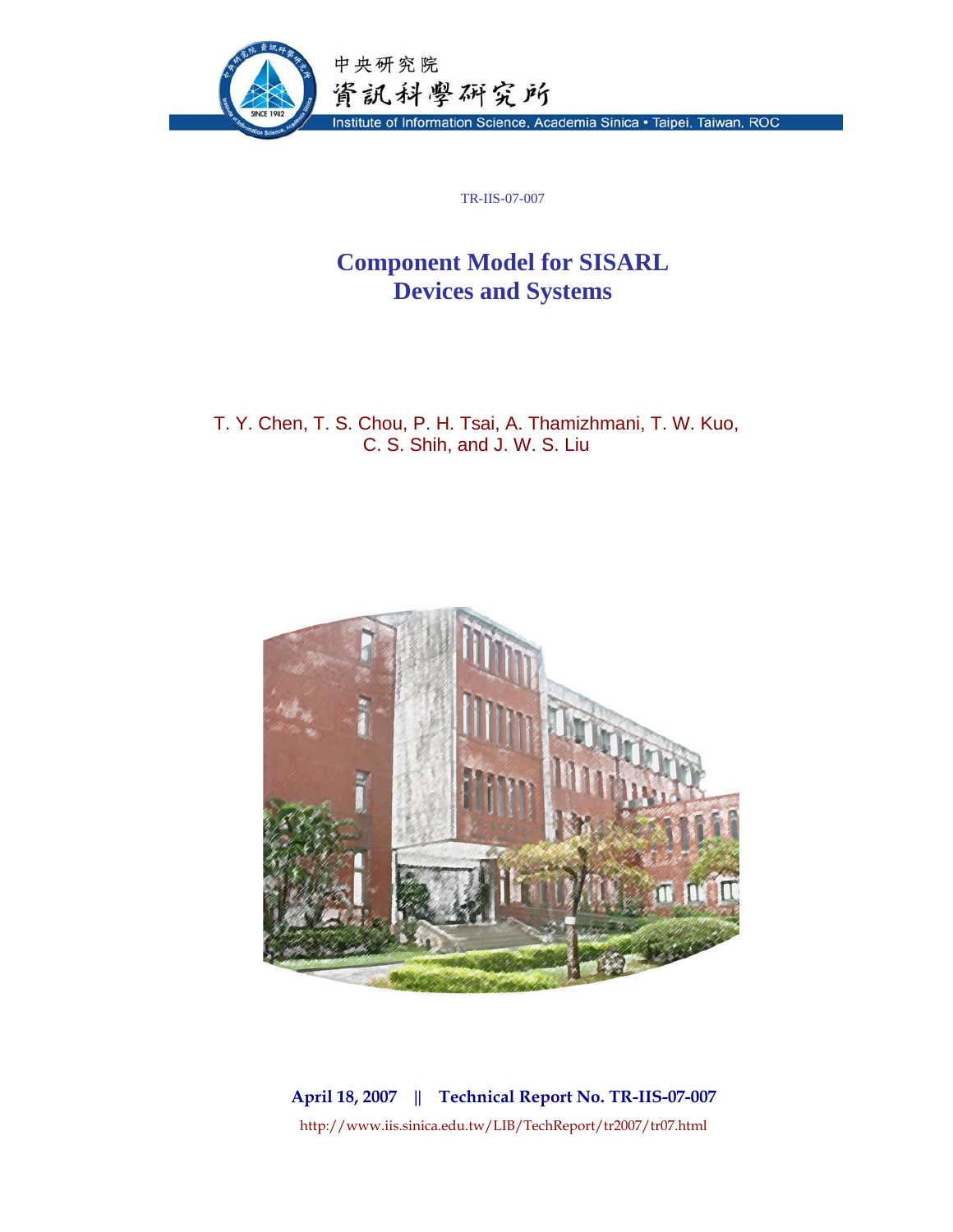## Institute of Information Science, Academia Sinica Technical Report TR-IIS-07-007

# **Component Model for SISARL Devices and Systems**

T. Y. Chen, T. S. Chou, P. H. Tsai, A. Thamizhmani, T. W. Kuo, C. S. Shih, and J. W. S. Liu

### **Abstract**

This paper describes a component model, called SISARL model. It is the basis of component-based approach to building families of smart devices and systems that enhance life quality and well being of elderly individuals. In addition to providing the traditional view of hardware, firmware and software components, as do existing component models, SISARL model also provides developers with an operational view. The view enables the developer to specify device-user interactions as executable workflows and allows the device operations and user actions to be experimented with and their correctness ascertained throughout the design, development and assessment process. After describing the elements and usages of the model, the paper presents a simulation environment for this purpose.

Copyright @ April 2007

*Submitted to ACM EMSOFT 2007*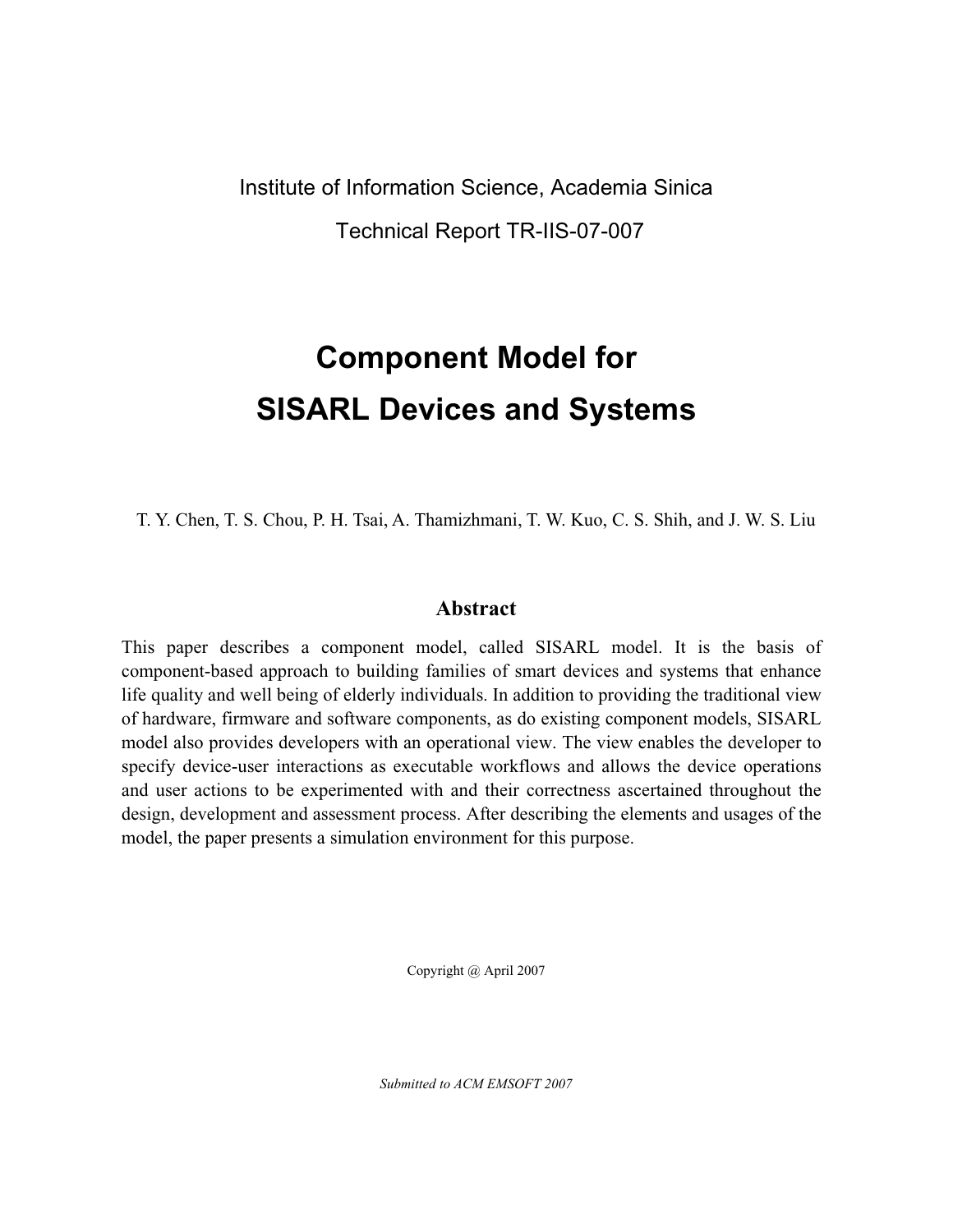## **Component Model for SISARL Devices and Systems**

T. Y. Chen, P. H. Tsai, T. S. Chou National Tsing-Hua University Hsinchu, Taiwan +886-2-2788-3799

{yen, peipei}@iis.sinica.edu.tw

J. W. S. Liu, A. Thamizhmani Academia Sinica Box 128, Academia Road, Sec. 2 Nankang, Taipei, Taiwan +886-919-36-4433

{janeliu}@iis.sinica.edu.tw

C. S. Shih, T. W. Kuo National Taiwan University Taipei, Taiwan

+886-2-2362-5336 {cshih, ktw}@csie.ntu.edu.tw

#### **ABSTRACT**

This paper describes a component model, called SISARL model. It is the basis of component-based approach to building families of smart devices and systems that enhance life quality and well being of elderly individuals. In addition to providing the traditional view of hardware, firmware and software components, as do existing component models, SISARL model also provides developers with an operational view. The view enables the developer to specify device-user interactions as executable workflows and allows the device operations and user actions to be experimented with and their correctness ascertained throughout the design, development and assessment process. After describing the elements and usages of the model, the paper presents a simulation environment for this purpose.

#### **Categories and Subject Descriptors**

J.7 [**Computers in Other Systems**] D.2.2 [**Design Tools and Techniques**]:

#### **General Terms**

Design, Experimentation, Human Factors

#### **Keywords**

Component-based design, Modules and interfaces, Activities and workflows, Operational specifications, Simulation environment

#### **1. INTRODUCTION**

Since its advent decades ago, the merits of component-based approach to constructing systems from configurable building blocks with well-defined interfaces have been demonstrated undisputedly. Over time, the approach has been adopted for an increasingly broader spectrum of devices, systems and services. Today, one can find component-based networked sensors [1, 2], embedded software and systems (e.g., [3-5]), robotic software (e.g.,  $[6-8]$ ) and multimedia and general DSP (e.g.,  $[9, 10]$ ), as well as large enterprise systems and applications built on component technologies such as EJB, .NET and CORBA.

This paper describes a component model that serves as the basis for design, development and quality assurance of SISARL (Sensor Information Systems for Active Retirees and Assisted Living) devices and systems. We are building a component library, an integration framework and supporting tools based on the model. The term SISARL refers to consumer electronics designed to enhance life quality of elderly individuals and help them live independently [11-16]. The advantages of componentbased approach are particularly important for these devices. Being consumer electronics, they must be affordable and easy to use, customize, and maintain. All SISARL devices provide their users with essential services while the users are well. When the need arises, some also serve as point-of-care and assistive devices. They must function dependably and fail in a safe manner even when misused by their untrained users.

The SISARL model provides us with two views: resource view and operational view. In the *resource view*, a device or system is composed of hardware, firmware and software building blocks, called *resource components* or simply *components*. Existing embedded system component models typically support this view and this view solely. For SISARL devices, however, resource view is insufficient. Full automation is not always economically feasible and, often, is not desirable. Like other semiautomatic devices, many SISARL devices rely on the user(s) to perform some essential functions. The *operational view* of a device specifies the activities of the user and device and their collaborations: It defines the required functions provided and used by the user and thus defines the user as a resource component. At the same time, it constrains the user behavior and defines conditions for correct device operations.

SISARL resource components and their interfaces are described in a nesC-like language [1, 2]. Like nesC model, SISARL resource view also supports event-driven execution, bidirectional interfaces and flexible hardware-software boundaries. This is where the resemblance between the models ends. nesC model allows only static memory allocation, nesC events and tasks run to completion and tasks do not preempt each other. These and similar restrictions of nesC and other models (e.g., [17]) make the devices based on them easier to verify and test but can unduly constrain architecture and implementation of SISARL product families. SISARL devices are typically not entirely reactive; many are complex and most are not severely size and power limited. Rather than making such restrictions an intrinsic part of the model, SISARL model offers them as options imposed when some requirements are best met with them. We will return to discuss specific differences between nesC and SISARL models when elements of resource view are described

Following the lead of programming languages such as C# and Real-Time Java, SISARL resource view uses attributes to provide information on components. The values of some attributes specify restrictions. Attributes which instruct the preprocessor, compiler and run-time environment of static linkage scope, memory allocation and scheduling restrictions are example. Some attributes (e.g., platform and version) guide component selection. Other attributes declare capabilities and limitations. For example,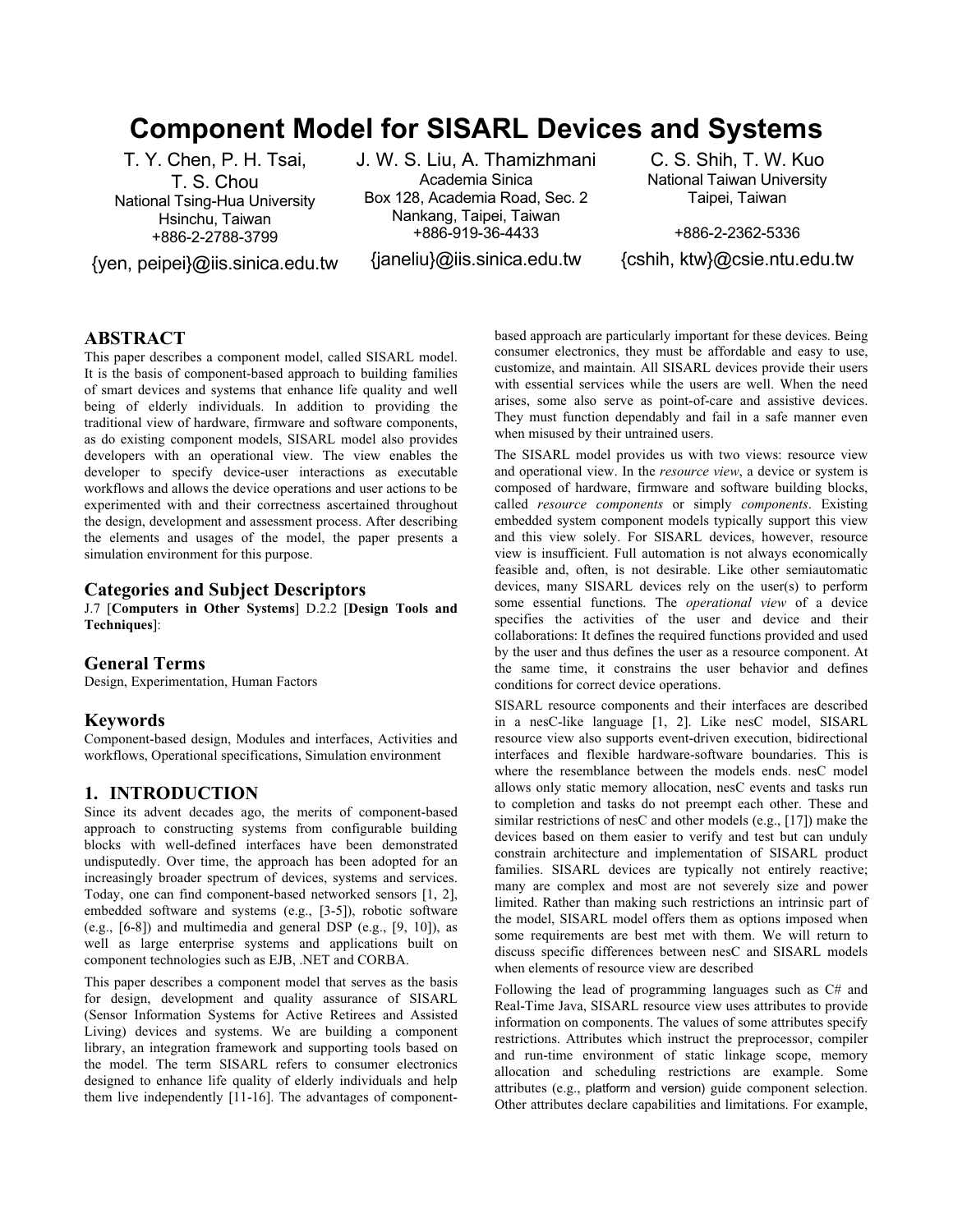we can use values of quality of service attribute to specify the input quality a component requires and output quality the component can produce.

In the operational view, the work by a device consists of one or more workflows [18]. Each *workflow* is defined by a workflow graph. Roughly, each node in a *workflow graph* represents an *activity,* which is a job, a task, or some other granule for work carried out by the system or user(s). *Edges* specify the conditions under which activities are carried out. In this sense, workflow graphs resemble task graphs commonly used to characterize realtime and embedded workloads. Workflow graphs are widely used in enterprise systems to define automated business processes. While sequencing and synchronization between jobs in a task graph are hardwired in the process code, they are done for workflow graphs by a workflow engine. In essence, the *workflow engine* integrates dynamically the components that implement activities. Indeed, we use a workflow engine as a component of SISARL integration middleware in some devices [19]. This is a reason for using workflows to describe operational view.

Extensive works on man-machine interactions and automation surprises can be found in literature and on Internet. These works typically assume that users (e.g., pilots, drivers) are trained. We cannot readily apply their assumptions and user models. SISARL users are untrained and may even decline in general skills and alertness over the years while the devices are in use.

The remainder of the paper is organized as follows. Section 2 provides background on SISARL devices in general and briefly describes two devices that are used as illustrative examples in later sections. Section 3 gives an overview of SISARL resource components and operational view. Section 4 presents and illustrates the elements of the resource view. Section 5 discusses operational view. Section 6 describes our simulation environment. Section 7 summarizes the paper and future work.

#### **2. SAMPLE SISARL DEVICES**

SISARL families of devices and systems range from small gadgets to sizable home appliances, from consumer electronic products to assistive and home-care equipment, and from passive monitors to robotic helpers. Walker's buddy [13] and object locator [16] are examples of gadgets. When worn by a walker or jogger, the former can detect and warn the wearer of uneven pavement ahead and thus help preventing falls. A RFID-based object locator uses smart phones and PC for user interface and provides its users with the capability of querying for locations of misplaced household and personal objects (e.g., key) by names. Examples of point-of-care devices include vital sign monitors. Examples of assistive devices include semiautomatic robotic helpers. Medication dispensers for medical and assistive care institutions [15] also contain robotic components.

Figure 1 shows two representative SISARL devices: a storage pantry [12] on the left and a personal medication dispenser [14] on the right. Both are for use by untrained users at home over years. We use these simple devices for illustrative purposes and to put issues in user-device interactions in context.

#### **2.1 Smart Pantry**

A smart pantry is for storage of non-perishable household supplies. The pantry is smart because when the last unit of any supply is removed from it, the pantry will contact a specified

supplier, place an order and arrange payment on user's behalf to have replenishment delivered within a specified time.



**Figure 1. Two sample SISARL devices** 

A smart pantry must have some means to identify and monitor its content. A pantry using RFID for this purpose is fully automatic and easy to use, but not economically feasible: Even a cent per tag is too costly to replace bar codes on bottles of shampoo, rolls of papers, etc. We have built and experimented with a pantry that uses a digital camera for content capture and pictures for object identification. It is also fully automatic and easy to use for the pantry owner, but its usability is poor for suppliers. Each picture in purchase orders from the pantry must be processed to identify the brand and size of the object in it. Because picture quality is not ideal and object search space is large, most object identification methods cannot attend the required error rate.

BAC (bar code) pantry [12], which identifies supplies by their bar codes, has the best cost versus usability tradeoff today. As shown in Figure 1(a), each shelf is logically divided into compartments: Each compartment is marked by a pair of switch and spring loaded plate on the shelf. Each compartment is used to hold only one kind of supply. The pantry controller determines whether the compartment is empty by sensing the state of the corresponding switch: When a compartment is nonempty, its switch is pushed open by object(s) in front of the plate. When it is empty, the plate snaps forward and closes the switch.

BAC pantry is ideal for suppliers, but cannot work without user's help. The work required of the user (i.e., the owner) is actually simple: when placing an object into an empty compartment, scan its bar code. The scan-place activity of the user triggers the pantry to generate and maintain a compartment-id-bar-code association. When a compartment becomes empty, the pantry inserts the associated bar code in the purchase order. It then deletes the association and thus frees the compartment for new supplies. The process of acquiring bar codes is error prone, however. A busy user may dump supplies in the pantry without scanning their bar codes. Multiple users may put away supplies and remove supplies at the same time. We cannot restrict user-pantry interaction patterns but must make sure that the pantry works satisfactorily regardless.

#### **2.2 Medication Dispenser**

We are building a fully automatic personal medication dispenser for use by naïve users [14, 15]. It is illustrated in Figure 1(b).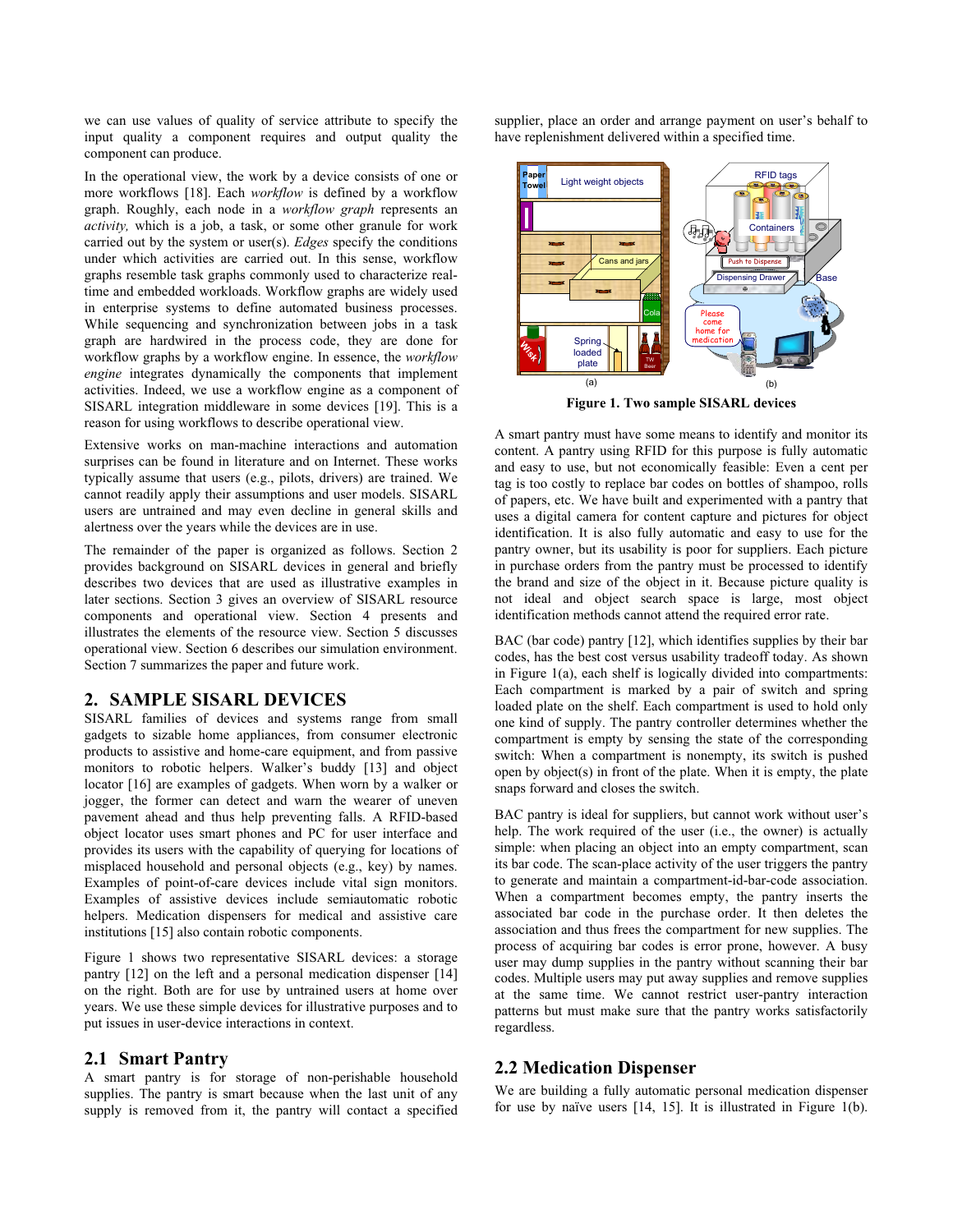Each dispenser has a *medication scheduler* that computes administration schedule (i.e., time and size of every dose) of every medication managed by the dispenser, a *dispensing unit* that releases doses of medications to the user according to the schedule, and a *compliance monitor* that detects non-compliance to medication directions and takes appropriate actions. All are under the control of the *dispenser controller*. It also has a small non-volatile memory for storing a machine readable *medication schedule specification* (*MSS*). The scheduler computes schedules following the directions given by the specification. A minimal dispenser uses a local alarm to remind the user at times when one or more doses is due and a dial up connection for sending appropriate notifications when non-compliance arises. A high-end dispenser may use a variety of devices and network links for these purposes and provide a local database for keeping records on medication history and user preference and behavior.

In order for medication dispensers to be effective in prevention of medication errors, all medications taken by each user are managed by a single dispenser. Moreover, some professional has verified that the directions of user's medications are right for the user. A fair assumption is that someone is a pharmacist. Whenever the user comes to get medication supplies, the pharmacist verifies the user's directions with the help of a prescription authoring tool [15], generates a new MSS for the user's dispenser, and gives the user the MSS in a flash memory, along with new supplies, each medication in a separate container tagged with the RF id of the medication. To put new supplies of medications under the care of the dispenser, the user loads the new MSS into the dispenser and plugs the new containers into sockets on top of the dispenser base, one container at a time and one per socket. Each plug-in action causes the dispenser controller to read RFID tags and socket statuses and thus discover the location of the new container and the id of the medication in it. The controller creates an association between the medication and its socket. It needs this information to operate the dispensing mechanism.

The dispenser controller uses Schedule( ) and GetNextDose( ) functions provided by the medication scheduler to determine when to give the user medication(s). When called, the former produces a *schedule*, which is a list of {time, doseList} structures. time in each entry gives the absolute time to dispense some medications and doseList specifies the id and dose size of each medication to be dispensed at the time. GetNextDose( ) returns the entry with the earliest time in the schedule and an absolute deadline for the user to retrieve the dose(s) due at the time.

The dispenser sends a reminder to the user a short time before each scheduled time for the user to take medication(s). The length of the time is an estimate of the time the user typically takes to respond to a reminder. If the user responds to the reminder and comes to retrieve the medications in time, the controller commands the dispensing mechanism to put the doses of the specified sizes due at the time in the dispensing drawer, open the drawer and present the doses to the user. If the user responds late by a specified threshold, the dispenser controller calls the scheduler to adjust the size and time for the current dose(s) in case that the MSS indicates such changes are required. If the user fails to respond by the associated deadline, the controller informs the compliance monitor of the missed dose(s) so the monitor can take appropriate action.

#### **3. COMPONENT-BASED DESIGN**

As the examples described above illustrate, SISARL devices differ vastly in purpose and complexity. Nevertheless, they share sufficient similarities to be built for the most part from configurable components based on a common component model.

#### **3.1 Resource Components**

Figure 2 shows a block diagram of typical automatic or semiautomatic devices. We use it as an architectural reference for exploitation of similarities among SISARL devices, as well as identification and definitions of components [11].



**Figure 2. Reference architecture** 

Every device contains a communication unit. It connects parts within the device and provides the device with access to the world outside. The bandwidth and latency demands of typical SISARL devices are modest and can be met by existing networks and standards. Some devices have only a small non-volatile memory while others may have a sizable database. They are for storage of data, code, rules and policies, plant models and user preferences. An audio interface is used in most SISARL devices. It records voice segments of the user and plays back user voice interleaved with pre-recorded device voice. The interface makes user-device interaction friendlier. For example, it enables a smart pantry to confirm with the user verbally the identities of supplies when they are moved in and out of the pantry. Thus it helps to make the pantry more tolerant to misuse. There are acceptable off-the-shelf choices for these components; we do not build them from scratch.

Every SISARL device has a base (unit). The base of a device typically contains sensors and sensor data processor(s) of some kind(s). These parts may be all some devices have.

The base of a device may also have a monitor and controller and one or more command generators responsible for regulating the operations of the local plant. The controller typically has multiple levels. Take smart medication dispenser for example. The local plant consists of mechanism(s) for releasing medications from their containers and depositing them in the dispensing drawer. The mechanisms have a two-level controller: The lower-level controller is open loop. The scheduler computes when and how the mechanism(s) work based on the constraints defined by MSS. The higher-level loop is closed. It monitors the timing of user response and re-computes the medication schedule and thus changes the operation of the release mechanism(s) accordingly.

Some devices have no remote unit, while others have one or more. For example, the personal dispenser described earlier has no remote unit. A dispenser for professionals [15] can be set up to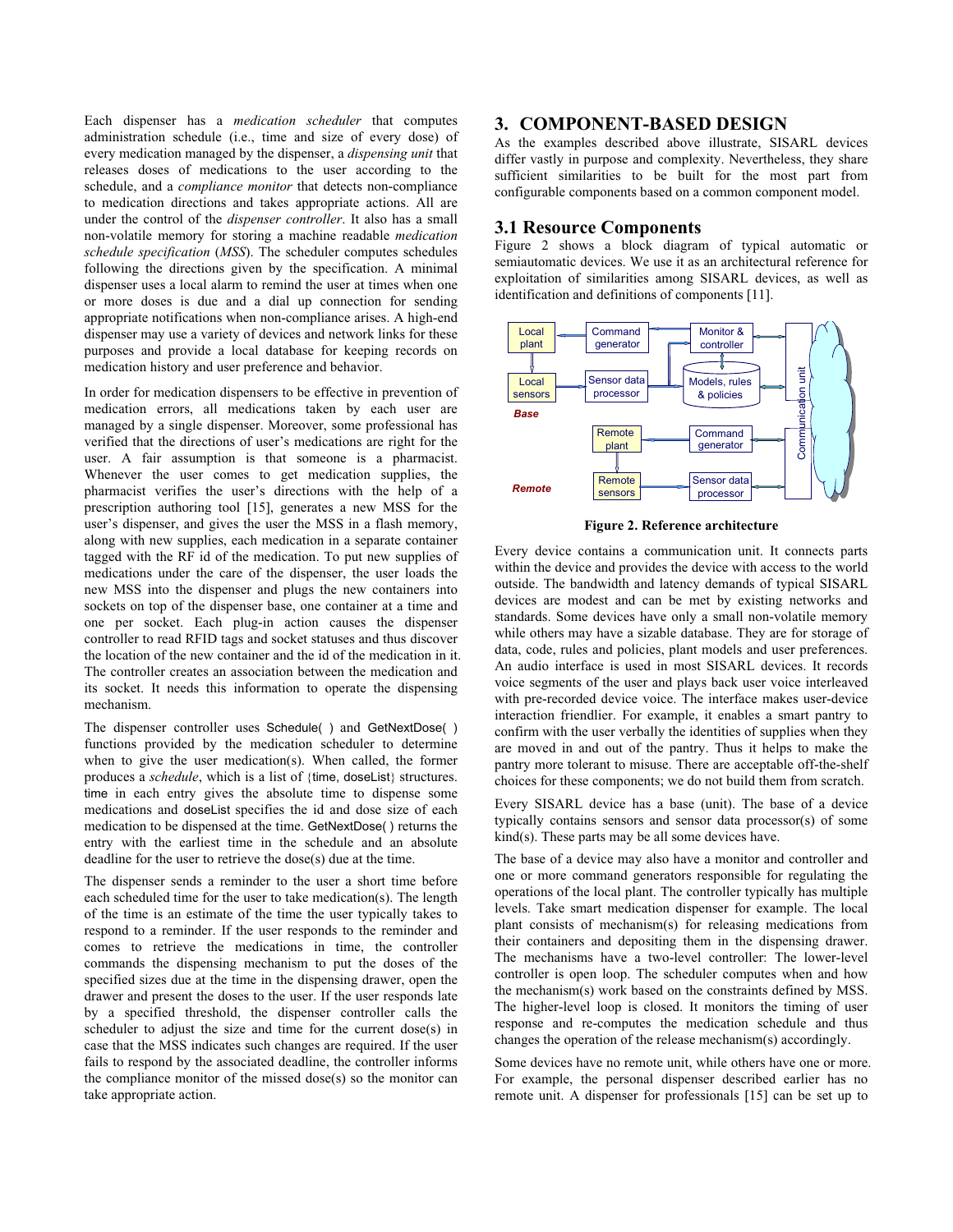monitor each patient's reaction to medications and adjust his/her directions according to a general MSS. In that case, the patient is the remote plant and the vital sign monitor(s) and associated signal processor(s) are parts of a remote unit.

#### **3.2 Operational View**

Looking at only hardware and software components in the base unit of a BAC pantry, one would conclude that it does not have the loop structure in Figure 2. However, when we take into account of human (i.e., user and supplier) activities, it in fact contains a feedback control loop. The loop operates as specified by the workflow graph in Figure 3.





We adopt mostly the terms and notations used in Windows Workflow Foundation [18]. The nodes in workflow graphs are depicted by rectangular boxes. Text in a box describes the activity the node represents. Each directed edge represents a *transition*, i.e., a change of control flow between activities. The other notations are defined at the bottom of the figure. Specification of resources that implement the activities or are used by activities, as well as rules and policies governing resource allocation, is also a part of the workflow definition. Space limitation prevents us from including them here. An activity may be *composite*, i.e., a workflow of multiple dependent activities. Transitions to composite activities are labeled by the invoke-workflow symbol here to call attention to them. We usually separate human activities from device activities: Human activities are in the dotted rectangle labeled by a small figure on top (or to the left) of the dotted rectangle encircling device activities.

Returning to the control loop in a BAC pantry, we note that the set of supplies in the pantry can be thought of as the local plant. The goal of the loop is to keep the pantry stocked with them (i.e., the state variable no\_supply[i ] > 0 for every supply supply[i ] in it). The workflow starts when the user removes the last of a supply, say supply[i] in compartment comp[k]. The activity causes the pantry to detect that comp[k] has become empty. In response, it looks up the bar code comp[k].barcode of the supply from the compartment-id-bar-code association of the compartment. It then generates and sends to a default supplier a purchase order containing the bar code, the number of units ordered and the desired delivery date. The arrival of the purchase order causes the supplier to process the order, collect payment and then deliver the supply. The delivery in turn triggers the user to place the replenishment in some empty compartment comp[j] and the pantry to create and maintain a new compartment-id-bar-code

association. Thus the control loop restores the supply to the desired no\_supply[i] > 0 state.

We note that the workflow graph in Figure 3 consists of three workflows. The composite activity by the supplier, depicted by the dashed box in Figure 3, is not a part of the pantry. We will return in Section 5 to elaborate on the third workflow, consisting of the last two activities. The first workflow starts by the supply removal event ends on the device after third activity completes. The first two activities in this workflow are done by the user and embedded, event-driven components of the pantry. The activity that generates and sends a purchase order is carried out in the background by an off-the-shelf e-business component. It and other components like them are the reason we chose to make restrictions of nesC concurrency model optional for SISARL.

Figure 4 shows three ways the operational view is used. The example above illustrates how operational view complements resource view to complete the device specification. By writing operational specification of a new device in terms of workflows, we can simulate, emulate and experiment with its operations and its interaction with the user throughout the design, development and quality assurance process, as depicted by Figure 4(a).



**Figure 4. Uses of operational view** 

Figure 4(b) shows a workflow engine used as a middleware for integration of embedded device(s) into a larger system. An example is a workflow-based integration framework [19] that links medication dispensers with order entry systems and prescription authoring tools. In addition to resource components that implement the devices, the system also contains workflow components that execute on an engine external to the devices.

Figure 4(c) illustrates an architecture designed to make devices easily configurable. Only a small part of a device based on this architecture is built with resource components with hardwired control flow. Most of device is composed of workflow components that execute on a small embedded engine. We can change the functionality and operations of the device by simply changing the graphs of workflows that do the work.

#### **4. ELEMENTS OF RESOURCE VIEW**

We chose to make SISARL resource component definition language a variant of nesC [1, 2] because of strengths of nesC that<br>are important for embedded devices and systems: important for embedded devices and systems: Hardware/software transparency will ease our future efforts in migrating towards SoC (System-on-Chip) implementations. We also want some embedded components to be statically linked, as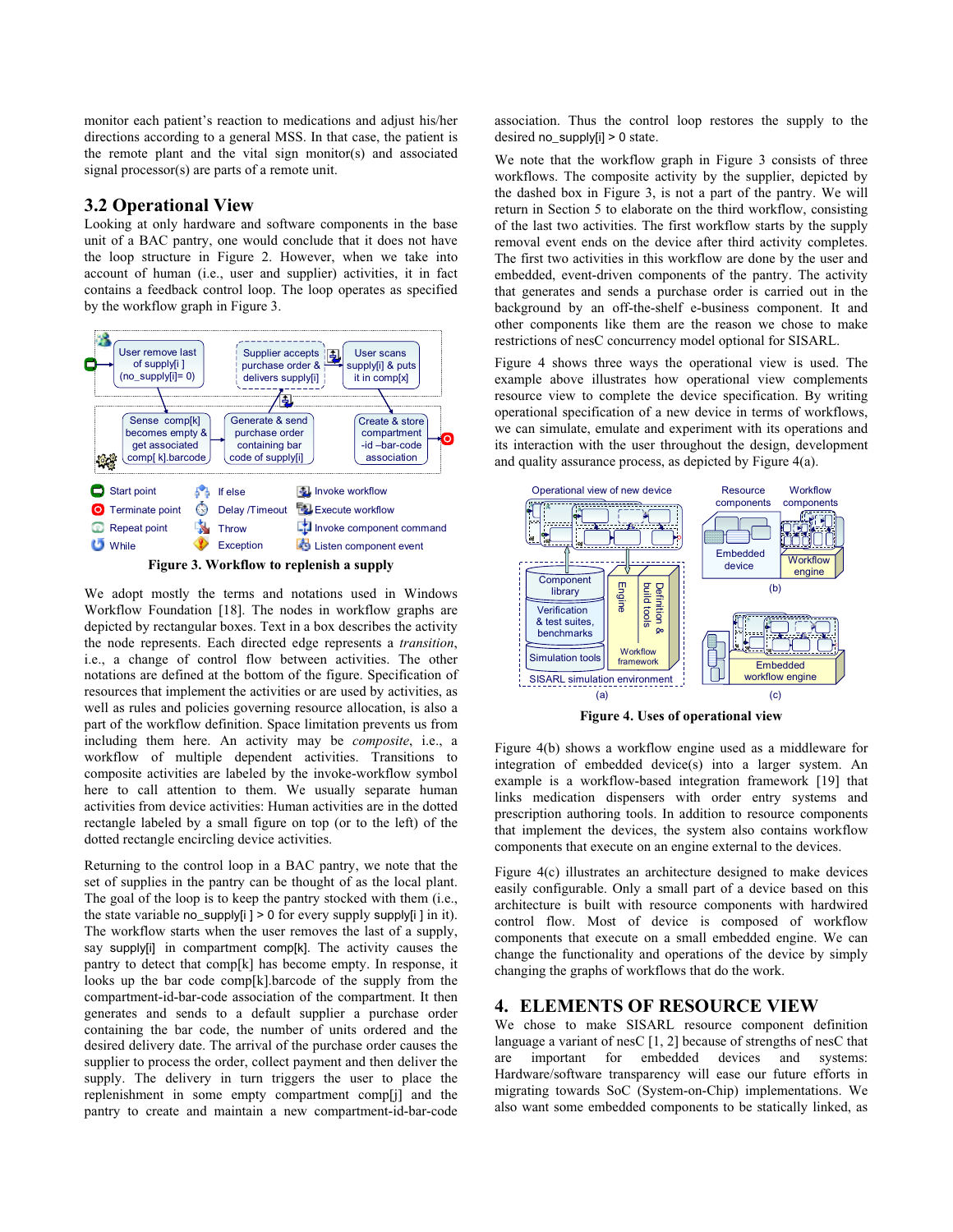nesC components do. This section first summarizes nesC features that are adopted for SISARL and illustrates how we use them, and then describes SISARL features that differ from nesC.

#### **4.1 Use of nesC Features**

We use the terms interface, component, module, and configuration as they are defined in nesC. Briefly, an *interface type* specifies a set of named functions. An *interface* is an instance of an interface type. A *component* is a hardware, firmware or software building block that is encapsulated by one or more interfaces. We call it a *resource component* when we want to distinguish it from an activity and highlight the fact it may be used to implement an activity.

A distinguishing feature of nesC adopted by SISARL is that each interface function is specified either as a command or an event. A component implements all *command functions*, (or *commands* for short) in its interfaces and provides them to other components (i.e., its users) as requests for its services. Commands may be splitphase operations. A split-phase command is asynchronous, i.e., it returns immediately and posts an event upon its completion. The callback function for handling the completion event is specified as *event* in the interface together with the command. A user component of the interface is expected to implement the event function. The specification of each component lists the interfaces it *provides* and interfaces it *uses* and thus specifies how the component can be statically linked with other components to compose a larger component. A *module* is a component that does not contain other components as parts. A *configuration* is a component that is composed of modules and smaller configurations and hides the details about them.

As an example, we describe now the MedicationSchedulerC configuration that implements the medication scheduler in medication dispensers. The scheduler gets the information it needs to compute medication schedules from two modules, MedScheduleSpecM and UserPreferenceM. Figure 5 lists their specifications. (To save space in figures, we indicate data types and parameter lists as "…" at places in where specifics about them are either provided in text or are unimportant for our discussion here.) The former encapsulates the MSS, which specifies hard and firm constraints to be satisfied by all medication schedules. UserPreferenceM contains data on user preferred times and frequencies, etc. the dispenser collected from the user. The scheduler treats them as soft constraints. We note that each of these modules implements a command with which user components can request the information. The commands are non-blocking. This is particularly important for the get MSS request. The specification is written in XML. The module must process the specification to extract medication directions from it and put the directions in a standard structure ready for use by the scheduler. In some dispensers, the module processes the XML file locally; in other dispensers, the module in turn requests a remote service to do the work. In any case, the work takes time. The requester is notified of the completion and proceeds to execute the event function specified in the interface.

MedicationSchedulerC configuration is composed of three modules: They are DosageSelectorM, ScheduleGeneratorM and ScheduleEnhancerM. Figure 6 shows their composition. In the diagram, interfaces are represented as smaller boxes outside of the boxes representing components. Filled arrows between interfaces represent commands; unfilled arrows represent events. The modules in Figure 5 and their interfaces should appear at the right of the diagram if there were space for them. The interface ReadMedicationSchedule is not connected because it is not used.



**Figure 5. Modules used by MedicationSchedulerC**



**Figure 6. Composition of MedicationSchedulerC** 

Figure 7 lists the specification of MedicationSchedulerC together with interfaces and modules in it. DosageSelectorM and ScheduleGeneratorM take as input the medication schedule specification mss produced by module MedScheduleSpecM. DosageSelectorM selects sizes and nominal separations of individual doses based on the direction of each medication. ScheduleGeneratorM generates a medication schedule, starting from dosage selections produced by DosageSelectorM and factoring into account additional constraints due to drug interactions. ScheduleEnhancerM adjusts the medication schedule, taking into account of user preference, to make the schedule friendlier to the dispenser user. In lines specifying the implementation of component, the interface to the left of each assignment symbol "=" is the interface to the right of symbol. The symbol "->" links the provider and user of the interface.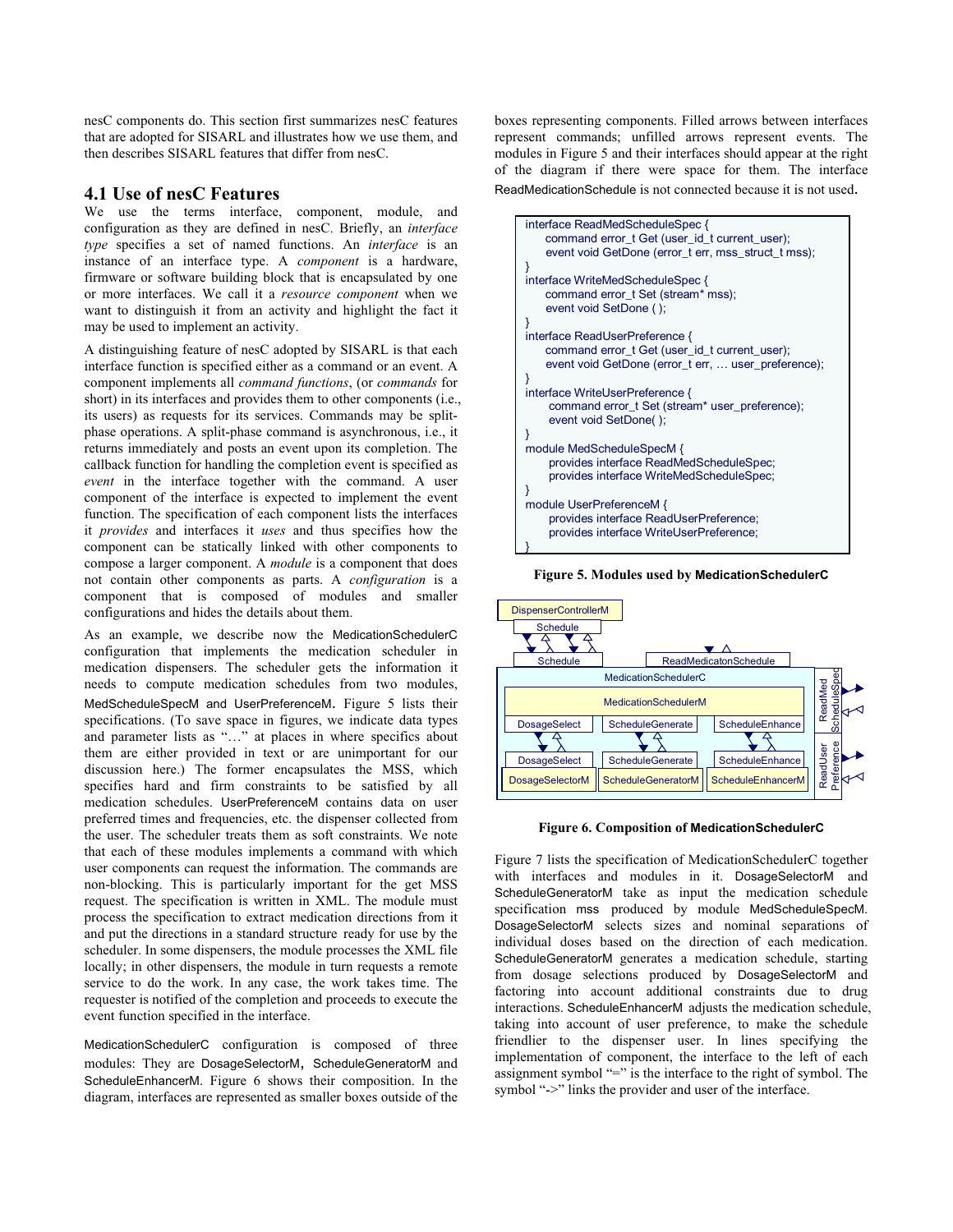

**Figure 7. Components and interfaces of scheduler** 

#### **4.2 SISARL Variations and Extensions**

SISARL resource component description language has nesC as a foundation, but SISARL model deviates from nesC model in many important aspects, including concurrency model, scope of static linkage and non-functional elements.

*4.1.1 Concurrency Model and Static Binding Scope*  Tasks in nesC resemble tasklets in Linux and deferred procedure calls (DPC) in Windows; they do not preempt events and do not preempt each other. In contrast, SISARL execution model is traditional by default for reasons stated in Section 1. SISARL tasks are executed in context of threads. They are preemptively scheduled according to their priorities. Event functions handle interrupts and completion operations. They run ahead of tasks and may preempt each other. On Linux (or Windows), an event may be a split-phase operation: The (first-phase) handler may post a tasklet to complete the work. Tasklets may be preempted by event handlers but never by each other and never by tasks.

Another important difference is in the scope of static linkage: An application written in nesC has only one *top-level configuration* (i.e., a configuration that is not a part of a larger configuration). All modules used to implement an application are statically linked and compiled into a single image. This is not so by default for SISARL. A SISARL component may be statically linked within an upper-level configuration as in nesC. In this case, the component name is listed in the implementation specification of the upper-level configuration, as illustrated by Figure 7. By default, a component not thus named in the specification of any upper-level configuration is to be compiled by itself into an executable to provide at runtime a service or services via command(s) it provides. A component may be used in both ways. The developer makes this choice via instructions to SISARL preprocessor, telling the preprocessor to include the component in the list of separately compiled codes regardless whether the component is also a part of a larger configuration.

To illustrate the need for these choices, we return to Figure 6: The medication scheduler configuration is shown linked to DispenserControllerM. Indeed, a personal medication dispenser is implemented by one top-level configuration that connects all components used to implement the dispenser.

We also use MedicationSchedulerC as a component of a server that provides scheduling service to dispensers used within a hospital [15]. Such a dispenser helps a care provider manage medications of all patients under his/her care. Upon request, the scheduler server merges the medication schedules of all patients served by the dispenser into an overall administration schedule for the provider. A scheduler server can be implemented using a configuration composed of MedicationSchedulerC configuration and DispatchSchedulerM module. The latter first uses the Schedule and ReadMedicationSchedule interfaces provided by MedicationSchedulerC to generate and retrieve medication schedules of the patients. It then takes into account of patient conditions and locations while merging the schedules to optimize some objective functions (e.g., total travel time and average or minimum slack time). This implementation is straightforward but does not provide the configurability required for diverse dispensers used by a large institution.

Rather than hardwiring the components of the scheduler server together, an alternative implementation is to compile the modules specified in Figure 7 and DispatchSchedulerM separately into resource components for activities in a workflow that executes on a workflow engine. Then the process of computing administration schedules can be easily configured to suit different institutions and different departments in an institution by modifying the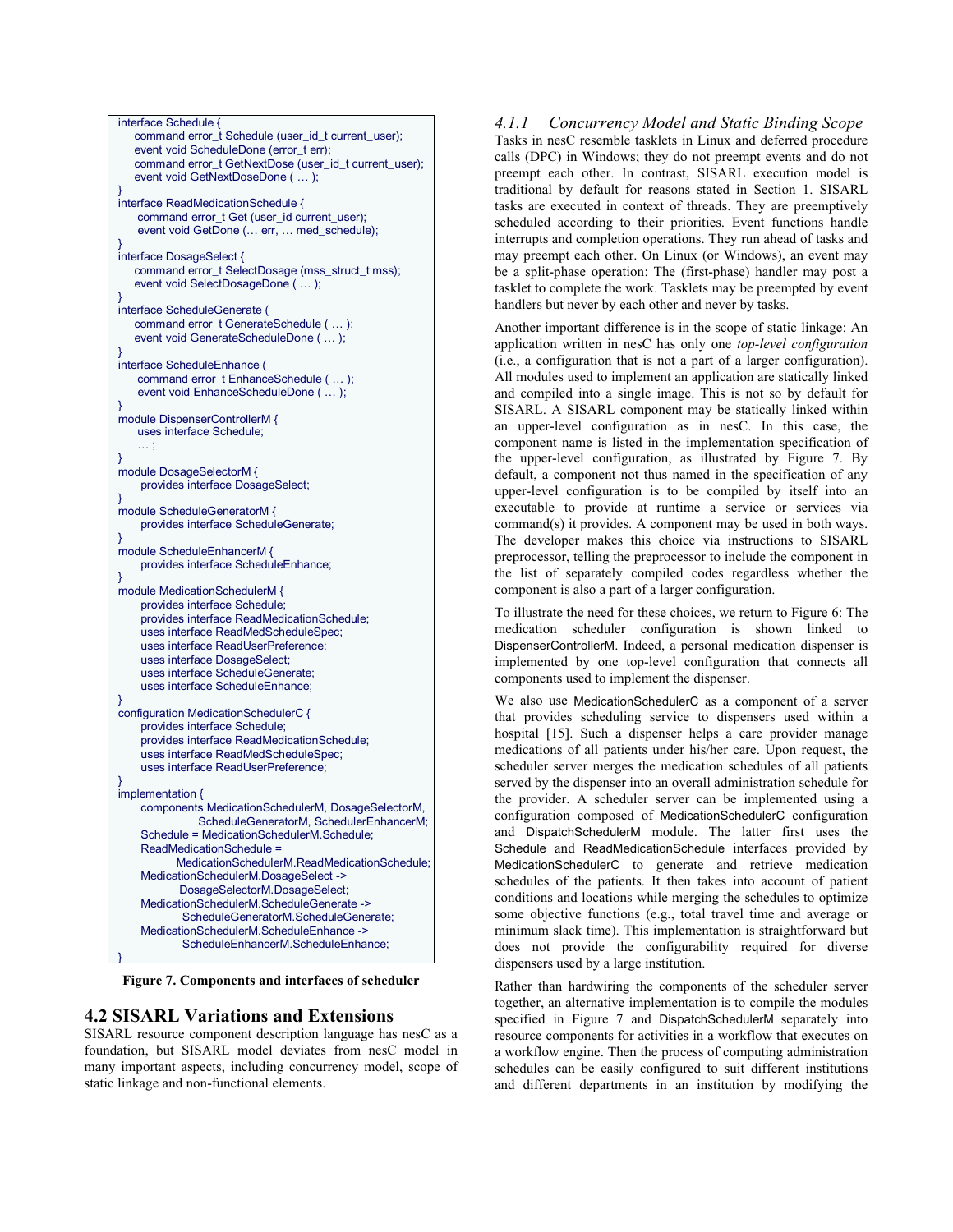workflow graph definition of the process. Our component model and tools support this choice as well.

#### *4.1.2 Non-Functional Aspects*

SISARL component specifications use attributes to provide information about components. There are three major types: preprocessor and run-time directives, constraints and restrictions, and quality of service (QoS) capabilities and requirements. Possible targets of attributes include interface types, interfaces, modules and configurations. SISARL component language preprocessor provides basic built-in attributes and supports custom attributes. Following the syntax of C# [20], we enclose each attribute in a square-bracket pair:

#### [target: attribute type (attribute values)]

It gives the type or name of the target to which the attribute applies and the type and value of the attribute. We place an attribute applied to an interface type, a module or a configuration immediately before the specification of the target. An attribute applied to an interface of a component bears the name of the interface. It is placed immediately after where the interface is listed in the specification of the component. An attribute can be applied to an individual function in an interface type, and it is placed immediately after the definition of the function.

We use configuration BinarySensorArrayC in Figure 8 to illustrate some of the attributes. The component is used in both smart pantry and medication dispenser. It is composed of two modules. hwBinarySensorArrayM is a hardware component. It may be an array of mechanical switches each of which can change state in a fraction of a second or electronic sensors that can change state in a few or tens of milliseconds. A binary stream, one bit per sensor, gives the values of the sensors. BinarySensorArrayM is a driver that responds whenever the state of any sensor has changed. The event function in its interface picks up the new value of each sensor that has changed state and inserts a work item containing the sensor id in one of two work queues according to the new state of the sensor.

SchedulingAttribute has an extensive set of values and some of them are platform dependent. Built-in values include base-priority levels. These values enable us to prioritize individual interface functions and components respective to each other. The configuration in Figure 8 uses the attribute only once: Its value requests that the event handler be executed without preemption. A fair criticism of this use of the attribute that it is not necessary since disable interrupt and preemption can be requested within the function itself. Indeed, that would be equivalent to what we have here: The target is within an interface type. So, the directive is applied to all instances of the interface. Alternatively, we can disable preemption or interrupt selectively for some instances but not others, by applying the attribute to the instances where the interface is used or provided. In addition to this flexibility, using attributes to provide scheduling directives make them more visible than burying them in code.

Some attributes constrain component usage. Metadata provided by these attributes enable the preprocessor to check components for compatibility automatically. Examples are Versions and Platform. The former provides information on compatible versions. The latter restricts the use of a component to specified platforms. A platform attribute applied to a configuration is applied to all components of the configuration. In our example, the driver and

hardware modules must be selected from those for versions of Linux and ARM included in the platform specification given as value of the Platform attribute applied to the configuration.



**Figure 8. An example illustrating use of attributes** 

Figure 8 shows two places where QoSAttribute is applied. The target of the first one is a component. Thus applied, the attribute declares a quality guaranteed by the component. The target of the second one is an interface function used by a component: It declares a quality requirement. In our example, the first one indicates that the sensor array hardware can report a state change in no more than 500 milliseconds. Since the required response time declared by the attribute applied to interface is an upper threshold of 750 milliseconds, the hardware module can be used. Similarly, values of other built-in QoS parameters such as SamplingRate, QuantizationSNR, and so on allow us to check components not only for functional compatibility but also for performance compatibility. QoSAttribute can also be used to provide directives in tradeoffs between conflicting performance metrics. A tradeoff policy specified by an attribute is fixed at build and configuration times. This offers us an alternative to specifying QoS tradeoffs by input parameters of commands.

#### **5. OPERATIONAL SPECIFICATION**

Specifications of resource components of a device and their interconnections offer us a static view of the device. The operational view tells us how the device works.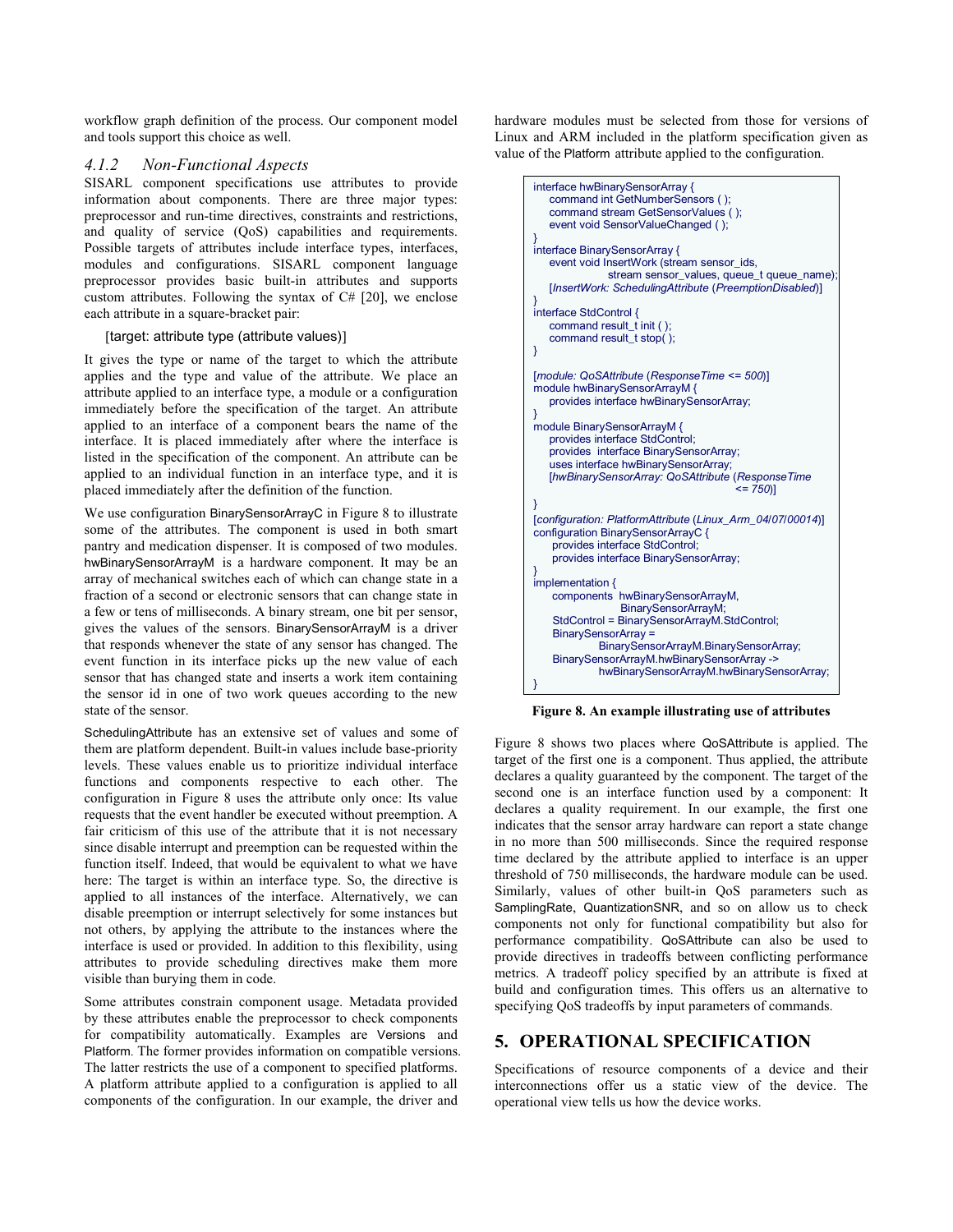#### **5.1 More on Workflows**

Again, we capture the operational view of a device by a set of workflows. Each workflow defines a process that can execute concurrently with other processes if scheduling and resource allocation rules and policies allow it to do so. As stated earlier, workflows are represented by workflow graphs, and workflow graphs resemble task graphs except that transitions (e.g., flow path control and synchronization) between activities in workflows are carried by a runtime engine. This middleware component executes all the tests, branches, joins, etc. based on results produced by activities.

Definitions of activities and workflow graphs, together with resource components used by activities and rules and policies governing allocation of resources to workflows, specify device operations and device-user interactions. We define workflows in XPDL 2.0. XPDL (XML Process Definition Language) is the WFMC (Workflow Management Coalition) [18] standard language for interchange of process models between tools. XPDL treats human interactions as an integral part of process definition. This is of particular important for us. Version 2.0 incorporates event and message passing mechanisms with graphical elements and meta-models. Workflows in XPDL can execute directly on engines offered by some vendors. Most vendors provide tools to translate XPDL definitions into BPEL (Business Process Execution Language) for execution on their respective engines.

Workflows are divided into two types: A *sequential workflow* uses activities, conditions, rules, etc. provided by its definition and proceeds without additional intervention. In contrast, a *state machine* (or *event-driven*) *workflow* relies on external events. Once started, such a workflow often spends time in some of its states waiting for external event(s) to proceed. Most workflows in a typical SISARL device are of this type.

#### **5.2 An Illustrative Example**

For sake of concreteness, we now discuss the use of operational specification with the help of an illustrative example: putting away and removing supplies in a pantry. The states of compartments in it are monitored by the binary sensor array (BSA) in Figure 8, one bit per compartment.

Figures 9 and 10 show two of three state machine workflows. They specify normal, event-driven operations of a BAC pantry. Again, we encircle user activities in a dotted rectangle on the right to separate them from device activities. An activity in both dotted rectangles, such as the one in Figure 9, is a composite activity. It is done collaboratively by the user and device. Time flows from top to bottom. User activities without transition edge(s) between them occur at separate times; the one on the top occurs earlier. To save space in these figures, we omit all activities triggered by timeouts except one in each workflow. The if-else test for that one is not drawn either. Rather, we label the activity that executes only when timeout occurs by a pair of timeout and exception symbols. If executed, the activity thus labeled in each workflow terminates the workflow.

 After initialization, the pantry (i.e., the pantry controller) waits for the user to put supplies in it. The user may do this by touching the Load\_Pantry button. This event triggers the workflow in Figure 9. The pantry responds by turning on the bar code scanner. The user scans a unit of a supply and then puts the supply in an empty compartment. This action causes the state of the

compartment to change to non-empty, the BSA to insert a work item containing the compartment id, and the pantry to store the bar code obtained from the user's scan for the compartment. The user continues to scan and put away supplies until all supplies are put away. When the pantry timeouts while waiting for more bar codes, it shuts off the scanner and goes back to wait, and the workflow terminates. – The collaborative activity in the middle of the process executes when the pantry sees a bar code it has never seen before. Making use of the audio interface component mentioned in Section 3, the pantry asks the user to record a voice description of the new supply. It uses the recorded voice description associated with each bar code later on for many purposes, such as confirming orders and reporting errors.



**Figure 9. load\_pantry workflow** 



**Figure 10. remove\_supply workflow** 

The user may just put a supply in an empty compartment without first scanning its bar code. This action also triggers a put-awaysupply workflow similar to the one shown in Figure 9. In that case, the pantry requests the user in voice to scan the bar code of the supply. If the user does as requested, the pantry again gets the desired compartment-id-bar-code association. The user may ignore the request, however, leaving the bar code associated with the compartment NULL.

The workflow in Figure 10 starts when the user removes the last unit of a supply, leaving a compartment empty. The pantry responds to a state change event and finds that compartment empty. If the associated bar code is NULL, the pantry requests the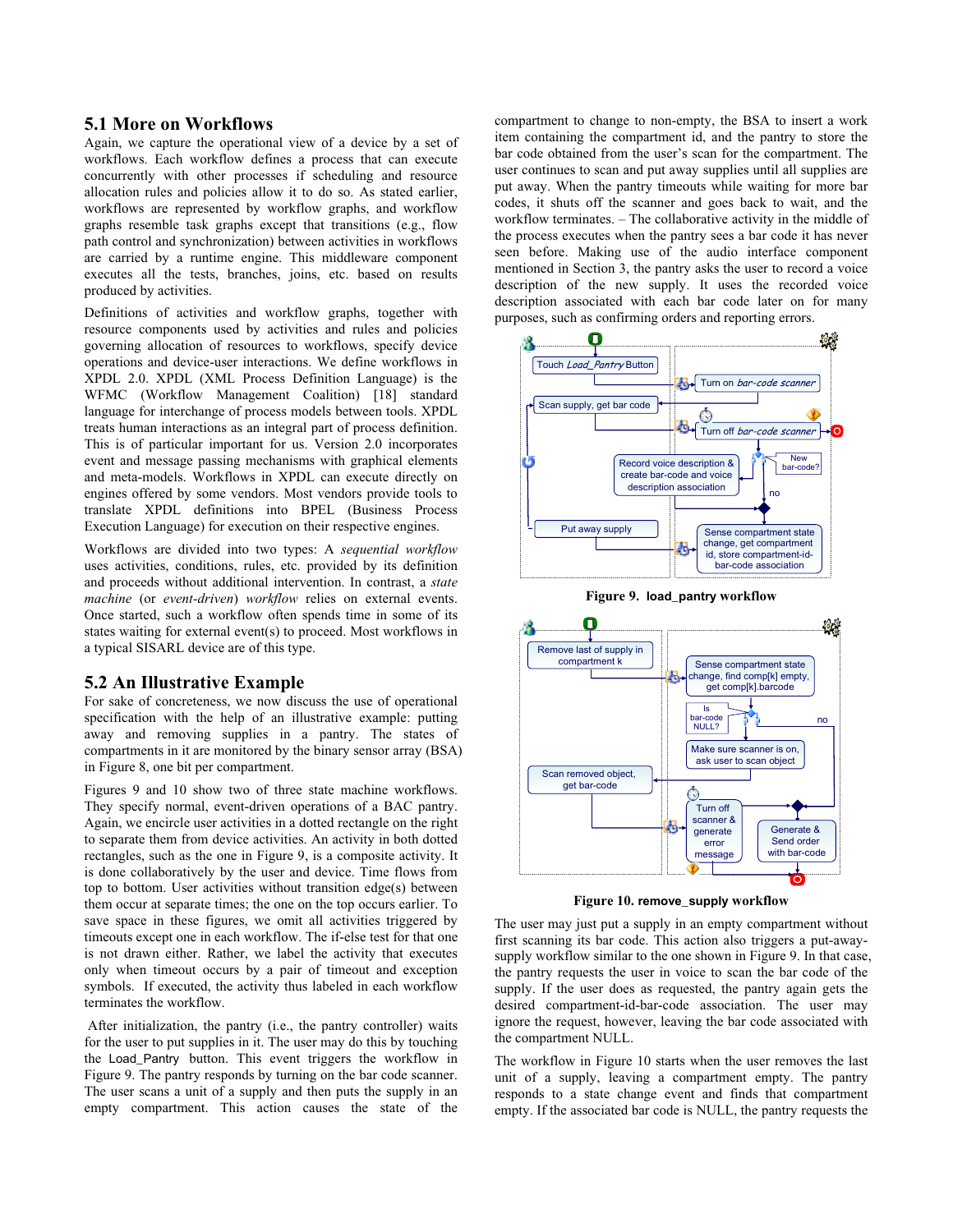user to scan the supply. If the user responds to the request, all is well: Armed with a bar code, the pantry can reorder the supply. If the user ignores the request, the pantry generates an error message to inform the user of its failure to reorder the just removed supply when timeout occurs and returns to wait again.

We note that each of the workflows by itself is simple, and simplicity is more typical than exceptional for most SISARL devices. It is often possible to manually verify the correctness of each workflow by itself. Furthermore, there are tools for transforming the XPDL or BPEL definition of a workflow into a Petri nets or state diagram so that some rigorous or formal verification method can be applied.

Verifying multiple concurrent workflows that content for resources is another matter, however, even for simple workflows. The problem is further complicated by the fact that the workflows are triggered by user actions and users are unpredictable. Take our example for instance. One or more users may remove supplies and empty some compartments while another user is putting away supplies. The workflows triggered by them content for BSA. Because the array is used by each workflow for a negligible amount of time, we can simply make its event handler nonpreemptable, as shown in Figure 8. If some removed supplies need to be scanned, then load\_pantry and remove\_supply workflows also content for the bar code scanner and the audio interface. Disallowing preemption of the activities while they use these resources is not acceptable for both functional and performance reasons. In our current version, a workflow triggered by the removal of a supply without bar code has the highest priority. The pantry interrupts the load\_pantry process and asks the bar code of the removed supply be scanned before the user taking it walks away, which may take only a second or two. When there are two users, this prioritization yields correct pantry operation (i.e., the pantry correctly associate the supplies with the bar codes acquired by the workflows). The simulation environment described below is motivated by our need to have clearer understanding of how the pantry behaves when an arbitrary number of concurrent workflows contents resources.

#### **6. SIMULATION ENVIRONMENT**

We are building incrementally the simulation environment illustrated by Figure 11. The environment contains a runtime engine together with a suite of tools for build, simulate, emulate and evaluate SISARL devices based on their operational specifications, resource component specifications and implementation. The current prototype is built on top of Windows Workflow Foundation (WF) [18] and .NET framework. Resource components can be implemented in C, C++, and C#. Activities in operational view can be written in XML and C#. Workflows can be defined graphically first, with code added as required.

Like similar tools, SISARL environment provides several extensible libraries: Resource component library is a repository of specifications, code and executables of building blocks in various stages of development and quality assurance. Activity and workflow libraries provide reusable definitions of operational view components and specifications. The repositories enable us to put together from design a new device model for experimentation and evaluation purposes easily. We want to be able to build parts of the model device from resource components as soon as the components are implemented and sufficiently tested, while using activities and workflows to simulate or emulate the parts that await implementation. Also, a variety of real and simulated resources and rules and policies governing their usages and allocations are available to support a wide range of experiments.



**Figure 11. Libraries and Tools** 

The user activities and models are of particular importance. A user activity is used to simulate a work item or action performed by a human user. Figures 9 and 10 give a few examples. Examples medication dispensers include "plug a container in a socket", "respond to a reminder by pushing the Push-to-Dispense button", and "retrieve medication from drawer".

User activities are parts of state machine workflows. We use a pre-condition, one or more post-conditions and a set of delay paths to implement the user activities. The pre-condition of an activity in a workflow defines an initial state (or a set of states) of the workflow immediately before the execution of the activity. Each post-condition defines a final state immediately after the activity completes. By a delay path, we mean a delayed state transition from the initial state to a final state. The choice of the delay path (i.e., the final state) and the length of delay are selected from a set of probability distributions that models the user. For example, the activity "Scan supply, get bar code" activity in Figure 9 is modeled by

```
Pre-condition: controller_state == AWAITS_BAR_CODE
Post-conditions: (bar_code_register != 0 && Timeout == FALSE) 
              || (bar_code_register == 0 && Timeout != FALSE)
```
The time taken by the user to scan the supply is a random variable. Different users are modeled by different probability density functions of this random variable. Given a user model, we can determine the probability of getting a bar code before timer expiration, and hence which of two final states the workflow reaches after the activity and how long the activity takes to reach the final state.

Compared with most existing user models (e.g., models of autopilot and medical devices users), ours is much simpler. The simple models suffice for our purposes. The amount of effort required to validate detailed user models can be enormous. The simplicity of our user models enables us to validate them incrementally. As more and more actual data on user behaviors become available, we will replace the hypothetical probability density functions used to model users with actual histograms.